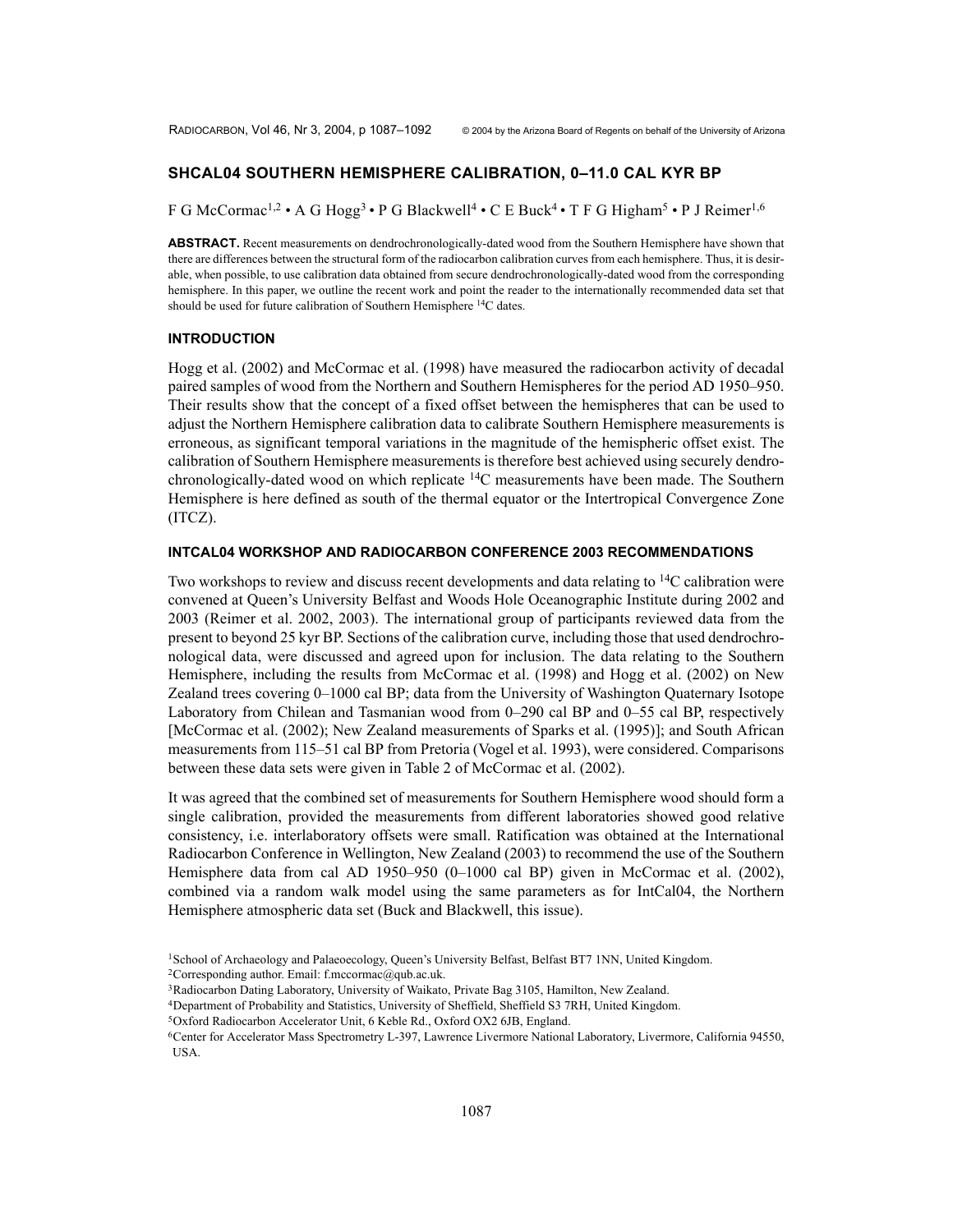# 1088 *F G McCormac et al.*

#### **Calibration Curve Construction**

In addition to the Southern Hemisphere data given in McCormac et al. (2002), a few measurements of nineteenth- and twentieth-century wood from the Cape Town tree Pretoria data set (A S Talma, personal communication) have been included. To account for additional sources of uncertainty beyond the counting error, we use laboratory error multipliers of 1.0 for the Pretoria, Waikato, and Belfast data sets, and 1.2 for the Seattle data set as estimated from interlaboratory comparisons (McCormac et al. 2002). As in the IntCal04 calibration data set (Reimer et al., this issue), the uncertainty in the cal ages was assumed to be on the order of 1 or 2 yr and was therefore neglected in the analysis. The calendar age span of each measurement (e.g. number of tree rings) was taken into account in the random walk model (Buck and Blackwell, this issue).

The offset with the Northern Hemisphere is not constant but ranges from 1 to 10‰ (8–80  $14C$  yr). Rather than using an average offset to estimate the Southern Hemisphere calibration curve from the IntCal04 data set beyond the range of the Southern Hemisphere tree-ring measurements, a random effects model (Buck and Blackwell, this issue) is used to take account of the fact that the offset may vary slowly over time within the constraint of the offset observed from 50–1000 cal BP. The modeled offset varies only slightly from 55 to 58 yr, but the uncertainty increases from  $\pm$ 7.9 at 1000 cal BP to  $\pm 25$  at 11,000 cal BP. The modeled offset is larger than the previously published average offset of  $41 \pm 14$  (McCormac et al. 2002) but reflects the trend of the offset from 50–990 cal BP. While past changes in ocean circulation may have altered the interhemispheric offset, we note that measurements for the early Holocene are of the same order of magnitude (Kromer et al. 1998; Barbetti et al. 2004).

### **DISCUSSION**

On the basis of a global transport model, the Southern Hemisphere atmosphere was predicted to have greater preindustrial latitude-dependent <sup>14</sup>C offsets than the Northern Hemisphere, especially in the high latitudes (Braziunas et al. 1995). No preindustrial calibration records are currently available from the high or low latitudes in the Southern Hemisphere, although measurements of postbomb atmospheric  $\frac{14}{10}$ , samples suggest a  $\frac{14}{10}$  gradient from 40–70°S (Levin and Hesshaimer 2000). However, no statistically significant difference was observed in tree rings from New Zealand (40°S) and Chile (55°S) from AD 1650–1850 (McCormac et al. 2002). Measurements of post-bomb atmospheric CO<sub>2</sub> from sites from 20–45°S show similar timing and magnitude of the <sup>14</sup>C peak (Hua and Barbetti, this issue). Thus, as for the Northern Hemisphere, we assume a well-mixed atmosphere for the mid-latitude sites used for construction of the Southern Hemisphere calibration data set, which currently extends to 1000 cal BP (McCormac et al. 2002).

The distinction between the Southern and Northern Hemisphere atmosphere should actually be considered to lie along the thermal equator or the Intertropical Convergence Zone (ITCZ) during the respective growing seasons, rather than at the geographic Equator. This poses an additional uncertainty for calibration of  ${}^{14}C$  data from tropical and neo-tropical sites where growing seasons may be less distinct than at temperate sites. The seasonal shift in the ITCZ may bring atmospheric  $CO<sub>2</sub>$  from the Northern Hemisphere to a site for part of the year and from the Southern Hemisphere for another part. This has been observed in <sup>14</sup>C from trees growing in Panama (Westbrook et al., forthcoming) and in Thailand (Hua et al. 2002). Evidence for migration of the ITCZ on multi-decadal to millennial time scales has been seen in proxy records from around the globe (Arz et al. 1998; Haug et al. 2001; Hodell et al. 2001; Luckge et al. 2001; Marret et al. 2001; Maslin and Burns 2000; Wang et al. 2004). It is beyond the scope of IntCal to determine the location of the paleo-ITCZ, but those who wish to develop chronologies for records in this region should be aware of this complication.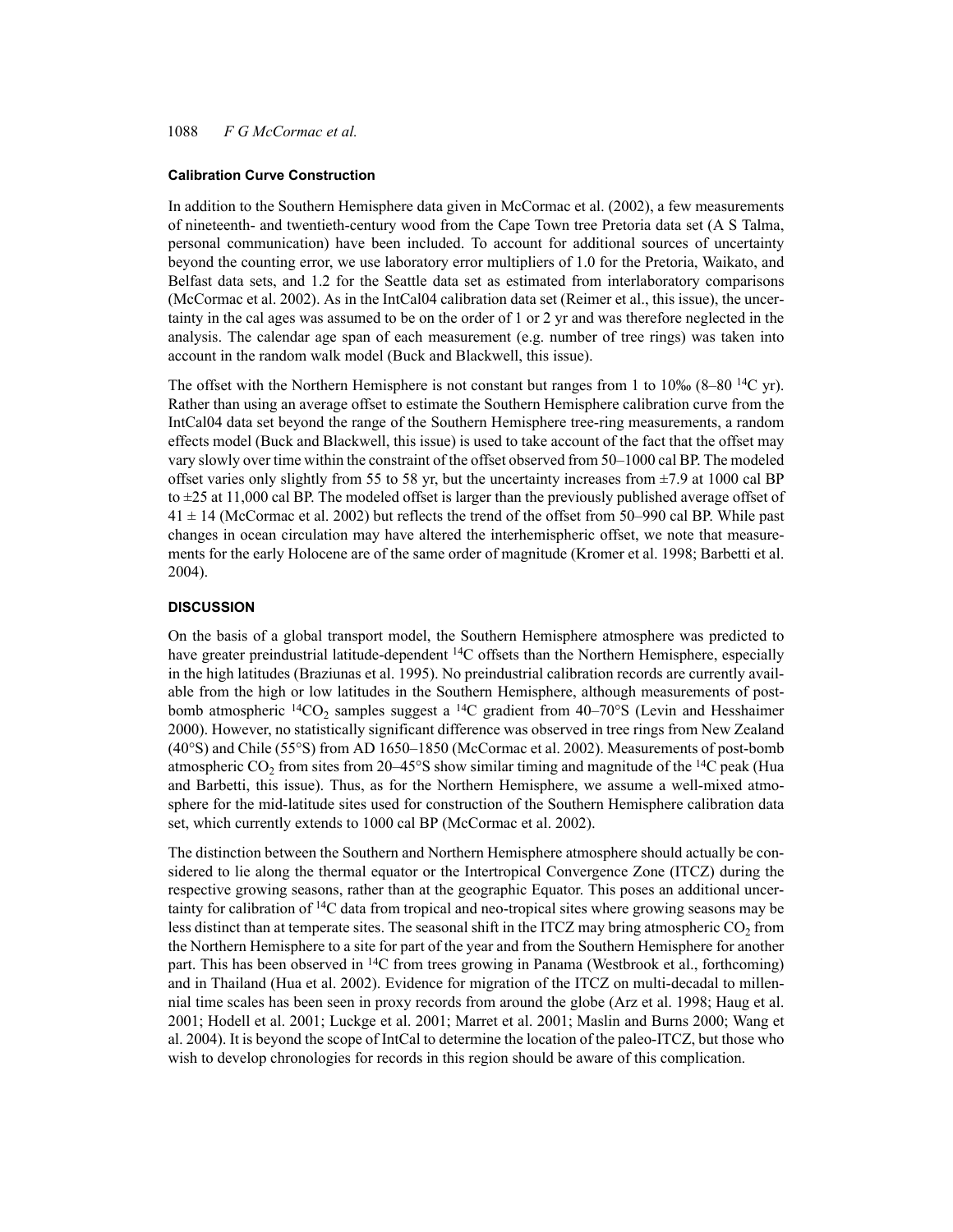

Figure 1a Southern Hemisphere radiocarbon calibration curve SHCal04 (1-standard deviation envelope) based on Southern Hemisphere tree-ring measurements from 0 to 1000 cal BP. Individual measurements are shown with 1-standard deviation error bars in 14C age including the laboratory error multipliers (see text). The calendar age span (e.g. number of tree rings) for each sample is not shown, but is taken into account in the random walk model. The calibration curve beyond the end of the tree-ring data set at 1000 cal BP is based on the offset from the Northern Hemisphere data set (IntCal04) calculated with a random effects model (Buck and Blackwell, this issue).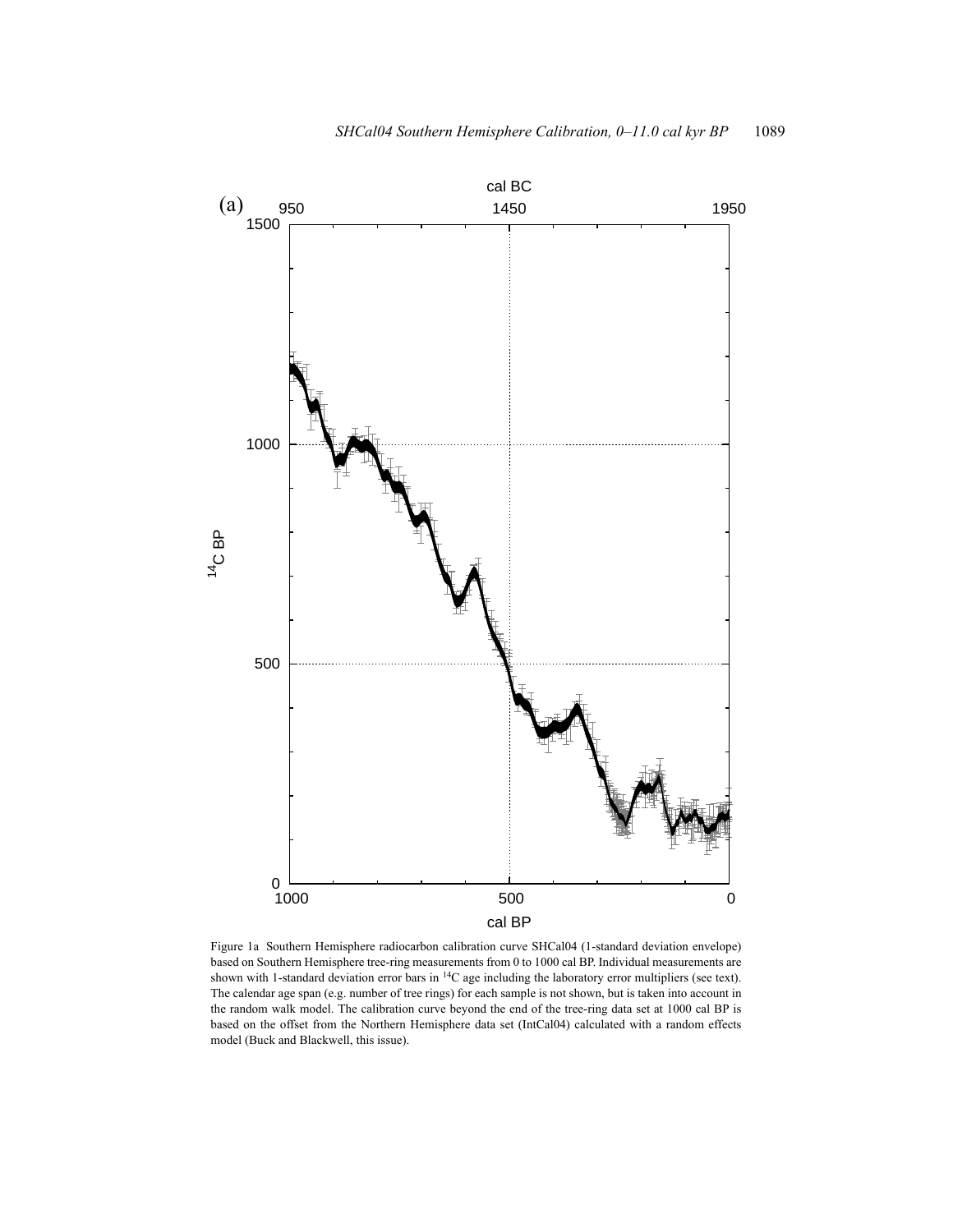

Figure 1b Southern Hemisphere radiocarbon calibration curve SHCal04 (1-standard deviation envelope) based on IntCal04 Northern Hemisphere tree-ring measurements from 1000 to 2000 cal BP. Individual measurements are shown with 1-standard deviation error bars in 14C age including the laboratory error multipliers (see text). The calendar age span (e.g. number of tree rings) for each sample is not shown, but is taken into account in the random walk model. The calibration curve beyond the end of the tree-ring data set at 1000 cal BP is based on the offset from the Northern Hemisphere data set (IntCal04) calculated with a random effects model (Buck and Blackwell, this issue). Because the offset from IntCal04 is essentially constant, we do not plot the entire calibration data set.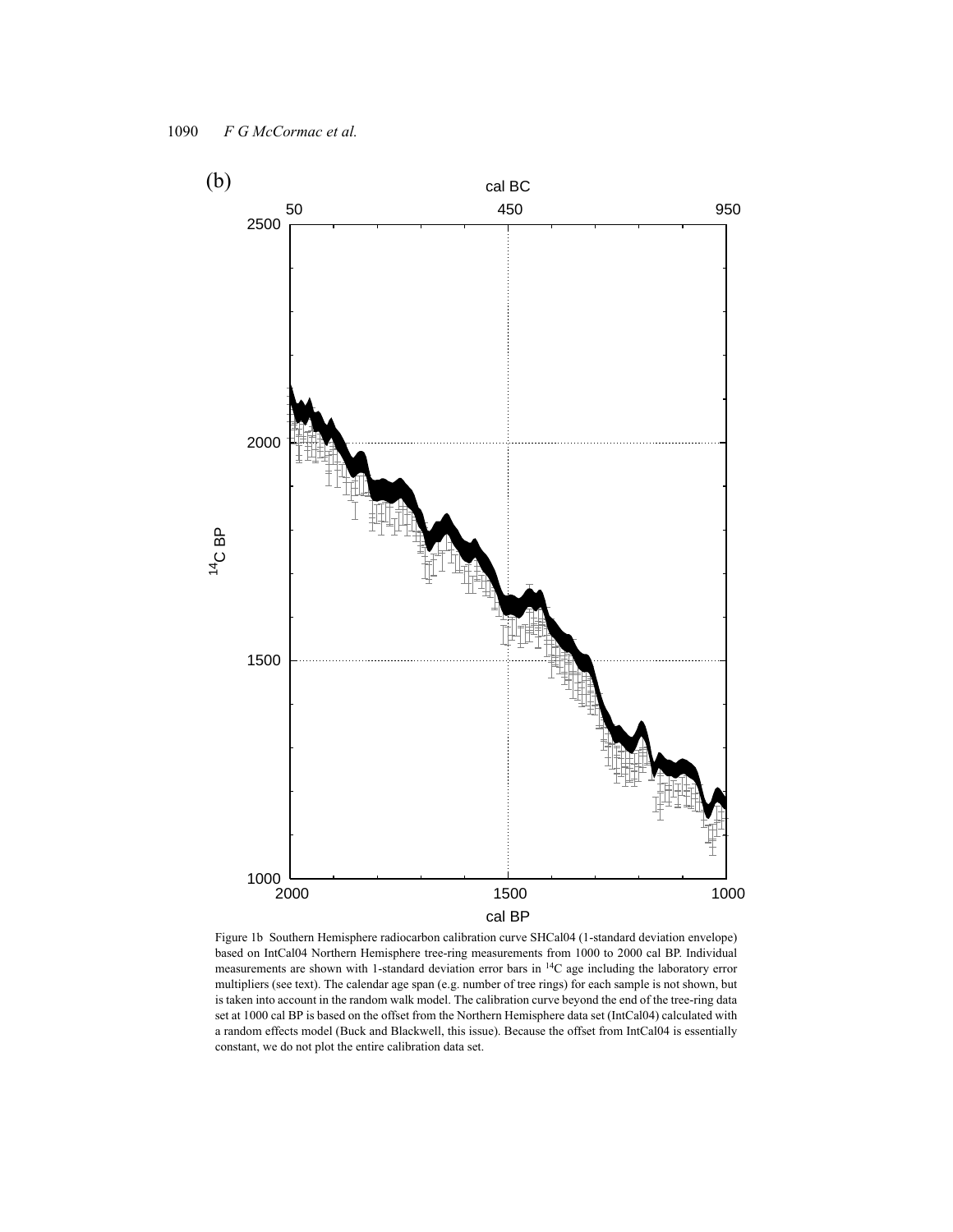The SHCal04 data set and calibration curve is plotted for 0 to 2 cal kyr BP (Figure 1). The data are not published here but are available at www.radiocarbon.org and www.calib.org. The calibration data set is recommended for use in future calibration of Southern Hemisphere measurements back to 11.0 cal kyr BP. Before the Holocene, larger-scale carbon reservoirs changes may have altered the interhemispheric offset. We therefore do not recommend Southern Hemisphere calibration beyond 11.0 cal kyr BP, but note that the average offset for the last 500 yr of the modeled data set SHCal04 is  $56 \pm 24$ . The additional uncertainty in the Southern Hemisphere calibration data set beyond the measured tree-ring data will, of course, increase calibrated age ranges compared to those from the Northern Hemisphere which utilize IntCal04. The international research funding bodies should be encouraged to support efforts to develop and extend dendrochronological records from the Southern Hemisphere.

# **ACKNOWLEDGMENTS**

This work was supported by 2 grants to Drs A G Hogg and T F G Higham at the University of Waikato; by the New Zealand Foundation for Research Science and Technology, Grant numbers UOW-508 & UOW-609; and by a research grant from the Natural Environment Research Council, Grant nr GR9/02597 to Prof F G McCormac at Queen's University Belfast. A portion of this work was performed under the auspices of the U S Department of Energy by the University of California, Lawrence Livermore National Laboratory under Contract No. W-7405-Eng-48. We appreciate the additional information on the Cape Town tree and Pretoria measurements, which were provided by A S Talma and J C Vogel.

## **REFERENCES**

- Arz HW, Patzold J, Wefer G. 1998. Correlated millennialscale changes in surface hydrography and terrigenous sediment yield inferred from last-glacial marine deposits off northeastern Brazil. *Quaternary Research* 50:157–66.
- Barbetti M, Hua Q, Zoppi U, Fink D, Zhao Y, Thomson B. 2004. Radiocarbon variations from the Southern Hemisphere, 10,350–9700 cal BP. *Nuclear Instruments & Methods in Physics Research Section B— Beam Interactions with Materials and Atoms* 223–24: 366–70.
- Braziunas TF, Fung IY, Stuiver M. 1995. The preindustrial atmospheric  ${}^{14}CO_2$  latitudinal gradient as related to exchanges among atmospheric, oceanic, and terrestrial reservoirs. *Global Biogeochemical Cycles* 9:565– 84.
- Buck CE, Blackwell PG. 2004. Formal statistical models for estimating radiocarbon calibration curves. *Radiocarbon*, this issue.
- Haug GH, Hughen KA, Sigman DM, Peterson LC, Rohl U. 2001. Southward migration of the Intertropical Convergence Zone through the Holocene. *Science* 293:1304–8.
- Hodell DA, Brenner M, Curtis JH, Guilderson T. 2001. Solar forcing of drought frequency in the Maya lowlands. *Science* 292:1367–70.
- Hogg AG, McCormac FG, Higham TFG, Reimer PJ, Baillie MGL, Palmer JG. 2002. High-precision radiocarbon measurements of contemporaneous tree-ring

dated wood from the British Isles and New Zealand: AD 1850–950. *Radiocarbon* 44(3):633–40.

- Hua Q, Barbetti M. Review of tropospheric bomb <sup>14</sup>C data for carbon cycle modeling and age calibration purposes. *Radiocarbon*, this issue.
- Hua Q, Barbetti M, Zoppi U, Fink D, Jacobsen G. 2002. Radiocarbon in tropical tree rings during the Little Ice Age. In: Abstracts for the Ninth International Conference on Accelerator Mass Spectrometry (AMS-9). Nagoya, Japan.
- Kromer B, Spurk M, Remmele S, Barbetti M. 1998. Segments of atmospheric 14C change as derived from late glacial and early Holocene floating tree-ring series. *Radiocarbon* 40(1):351–8.
- Levin I, Hesshaimer V. 2000. Radiocarbon—a unique tracer of global carbon cycle dynamics. *Radiocarbon* 42(1):69–80.
- Luckge A, Doose-Rolinski H, Khan AA, Schulz H, von Rad U. 2001. Monsoonal variability in the northeastern Arabian Sea during the past 5000 years: geochemical evidence from laminated sediments. *Palaeogeography, Palaeoclimatology, Palaeoecology* 167:273– 86.
- Marret F, Scourse JD, Versteegh G, Jansen JHF, Schneider R. 2001. Integrated marine and terrestrial evidence for abrupt Congo River palaeodischarge fluctuations during the last deglaciation. *Journal of Quaternary Science* 16:761–6.
- Maslin MA, Burns SJ. 2000. Reconstruction of the Am-